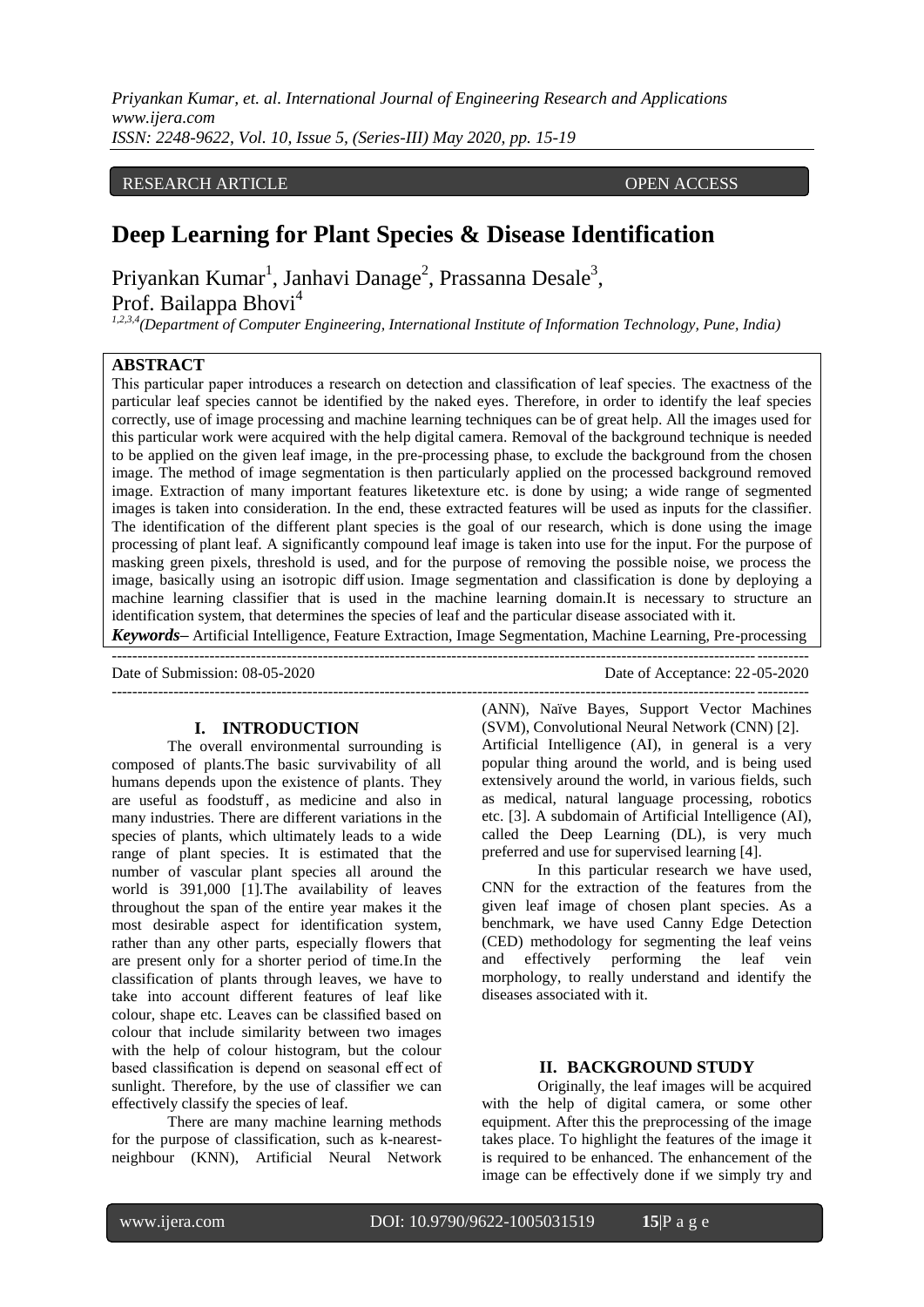remove the noise out of it,it will also improve the visibility of the image features. Once we are done with the image segmentation step, it is imperative to identify the region of interest. Once ROI is being recognised we can do the process of feature extraction. The classification is done on the extracted features.

For the purpose of plant identification system many of the common features are used, such as shape, texture & colour. Shape can be used to effectively distinguish between the various leaf images. Texture also plays a very important role where different leaf images have different textures, on the basis of which the various leafs can be accurately differentiated. Leaf colour is one of the major features, as on the basis of colour many of the leaf or plant species in general can be distinguished effectively. Moreover, leaf vein morphological structure is equally important.

A research work on the cotton plant species specifically had been presented by P. Revathi et al. [5]. A computing system was developed to successfully identify the disease and the affected portion of the given cotton leaf image. The end result was to predict the disease and display it in three particular languages.

Another research work, particularly on the grape plant species was conducted by N. Krithika et al. [6]. A KNN based approach was used to identify the disease associated with the chosen grape leaf image. KNN had resulted into effective classification of the diseases present on the grape leaf images.

A different research work, particularly on the cotton plant species was done by Pawan et al. [7]. A particular method of k-means clustering was used where the processing of image was done with the help of MATLAB. The differentiation on the basis of variation in colour was effectively done using MATLAB.

A separate research work on plant disease identification was done using image processing techniques by Vishnu et al. [8]. In this research work four major processing techniques were used for the detection of plant leaf diseases effectively.

## **III. METHODOLOGY**

This is classified as a very basic practice to do the preprocessing of the leaf images before it is extracted and classified for further process.

Generally there are six steps, which we have used in order to accurately determine the plant species and disease associated with it. The processing mechanism usually consists of image acquisition with the help of digital camera or internet, process of image pre-processing includes image enhancement and image segmentation, wherein the affected and

most useful area are basically segmented, and then classification and feature extraction is done. Finally, presence of the diseases on the plant leaf is identified. The following written steps are involved in this particular research work:

- a. Database Selection
- b. Image Pre-processing
- c. Edge Detection Method Canny
- d. Image Segmentation
- e. Feature Extraction
- f. Deep Learning CNN

#### **III.I Database Selection**

For this particular research, we have used Plant Village Dataset. Images of leaf of multiple various varieties of plant species make up the content of this particular dataset. Different species like tomato, pepper bell etc. are present in this particular dataset.

| nikhil > Local Disk (D:) > project > PlantVillage |                  |                    |      |
|---------------------------------------------------|------------------|--------------------|------|
| ́<br>Name                                         | Date modified    | Type               | Size |
| Pepper bell Bacterial spot                        | 12-12-2019 18:05 | File folder        |      |
| Pepper_bell_healthy                               | 12-12-2019 18:05 | <b>File folder</b> |      |
| PlantVillage                                      | 12-12-2019 18:08 | File folder        |      |
| Potato_Early_blight                               | 12-12-2019 18:05 | File folder        |      |
| Potato_healthy                                    | 12-12-2019 18:05 | File folder        |      |
| Potato_Late_blight                                | 12-12-2019 18:05 | <b>File folder</b> |      |
| Tomato Target Spot                                | 12-12-2019 18:07 | File folder        |      |
| Tomato Tomato mosaic virus                        | 12-12-2019 18:07 | File folder        |      |
| Tomato_Tomato_YellowLeaf_Curl_Virus               | 12-12-2019 18:07 | <b>File folder</b> |      |
| Tomato_Bacterial_spot                             | 12-12-2019 18:06 | File folder        |      |
| Tomato Early blight                               | 12-12-2019 18:06 | File folder        |      |
| Tomato_healthy                                    | 12-12-2019 18:07 | File folder        |      |
| Tomato_Late_blight                                | 12-12-2019 18:06 | <b>File folder</b> |      |
| Tomato Leaf Mold                                  | 12-12-2019 18:06 | File folder        |      |
| Tomato_Septoria_leaf_spot                         | 12-12-2019 18:06 | File folder        |      |
| Tomato_Spider_mites_Two_spotted_spide             | 12-12-2019 18:06 | <b>File folder</b> |      |

#### **Fig. 1:** Species in Database



#### **III.II Image Pre-processing**

The input image is required to be preprocessed, because images are very much corrupted by a type of multiplicative noise like intensity of light and shadow on a leaf images which may possibly possess a lot of other imperative information. When we are doing the process of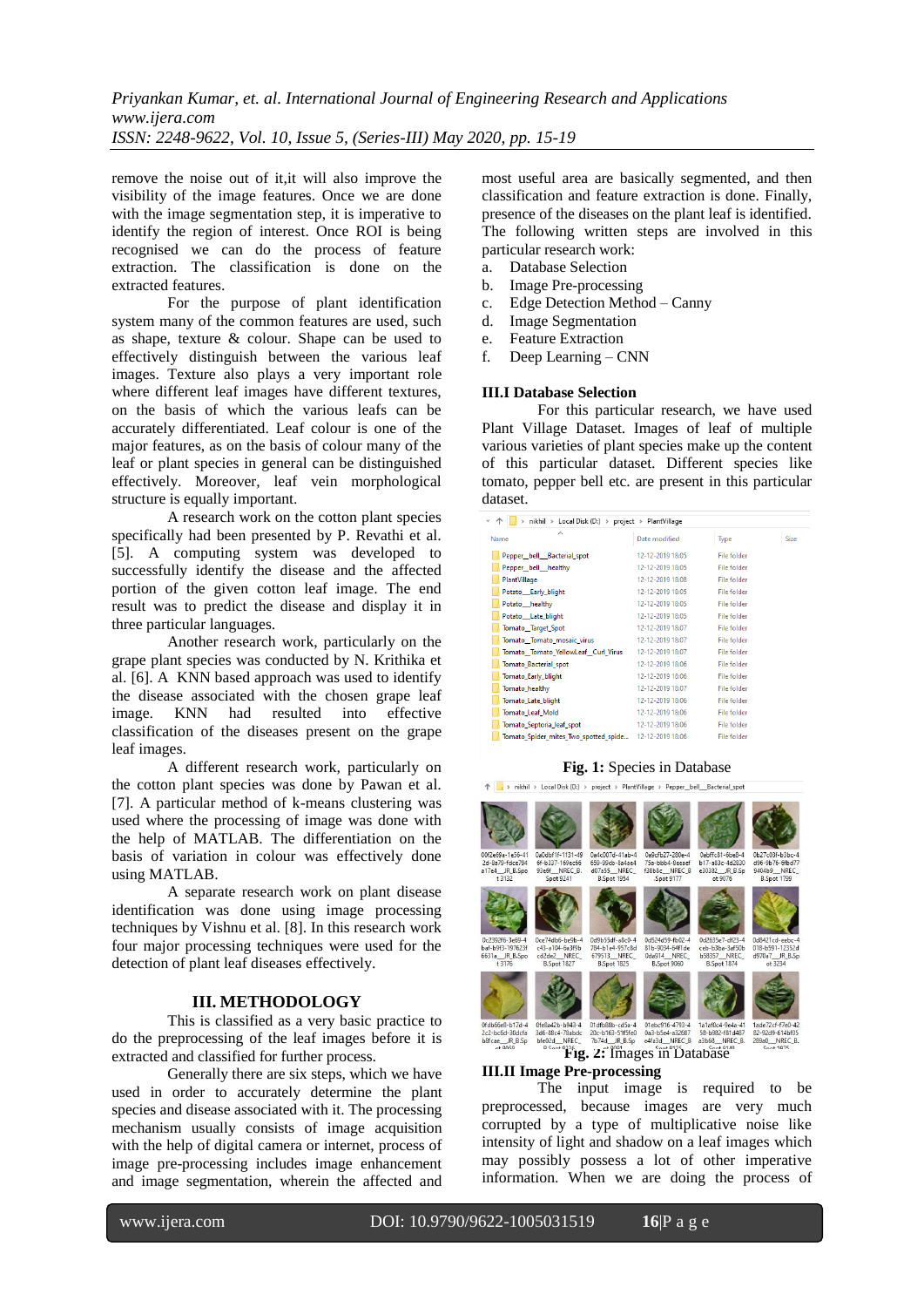preprocessing the image, it is also required to focus on image enhancement.The leaf images that have been collected and gathered are generally very raw, and it cannot be used directly for analysis.Also, the images needs to be converted into an acceptable and standard format like jpg etc.

#### **III.III Edge Detection Method - Canny**

In this research we have incorporated the use of Canny Edge Detection Algorithm (CEDA). The application of CEDA is not considered as a very tedious or complex task rather is widely considered as an easily understandable algorithm. It is also called as a multi-stage algorithm, which is useful in detecting a huge range of edges from the given images.

Basically, all the images are converted from RGB to grey-scale images, and then canny edge detection is applied. It also takes care of noise reduction, gradient calculation and edge tracking.

#### **III.IVImage Segmentation**

The leaf spot in the given image basically contains reflection from the source, that forms some intense spot in the leaf, but pixel value within the leaf is over a particular threshold (20) and then it is generally replaced by pixel value of some neighborhood pixel. This particular operation fills all the intense leaf spot that are present in the cotton leaf area as shown in the figure below.



**Fig. 3:** Image before Segmentation



**Fig. 4:** Image after Segmentation

#### **III.V Feature Extraction**

The most important stage in any research is the feature extraction stage. Feature extraction helps in the extraction of most important feature from the given leaf images. The process of feature extraction is generally the process of the transformation of raw pixel values, from the given image, to a more useful,

www.ijera.com DOI: 10.9790/96

instrumental and meaningful information that can be effectively used in other techniques, like point matching or machine learning.

The features of the leaf like texture, color, vein, shape, are most commonly used for the sole purpose of plant identification system. Multiple methods can be employed for the process of feature extraction like Histogram of Oriented Gradient (HOG), Zernike Moments, Hu's Moment and others. In Canny Edge Detection Algorithm (CEDA), where CEDA is used for feature extraction of leaf.

## **III.VIDeep Learning - CNN**

Out of the may deep learning methods out there, one that is extensively used around the globe for feature extraction is Convolutional Neural Network (CNN).

The Convolutional Neural Network(CNN) is identified as a type of multilayer perceptron, as it basically deploys more than one layer of perceptron for the intention of learning more about the image deeply and also substantially acquire the important features out of it. Any basic Convolutional Neural Network is generally composed of three layers.

Convolutional layer is identified as the primary layer of the CNN. A first layer operation is being performed on the image, to gather all the required imperative information about the image. In the secondary layer, Rectified Linear Unit, a non-linear activation function is done in all feature maps. Finally, for the purpose of simplification and summarization of the information the third layer is used, which is known as the pooling stage, that basically deploys a function to do so.

## **IV. RESULTS**

This particular section comprehensively presents the end result of our research. The following is the GUI where input operation is being performed:

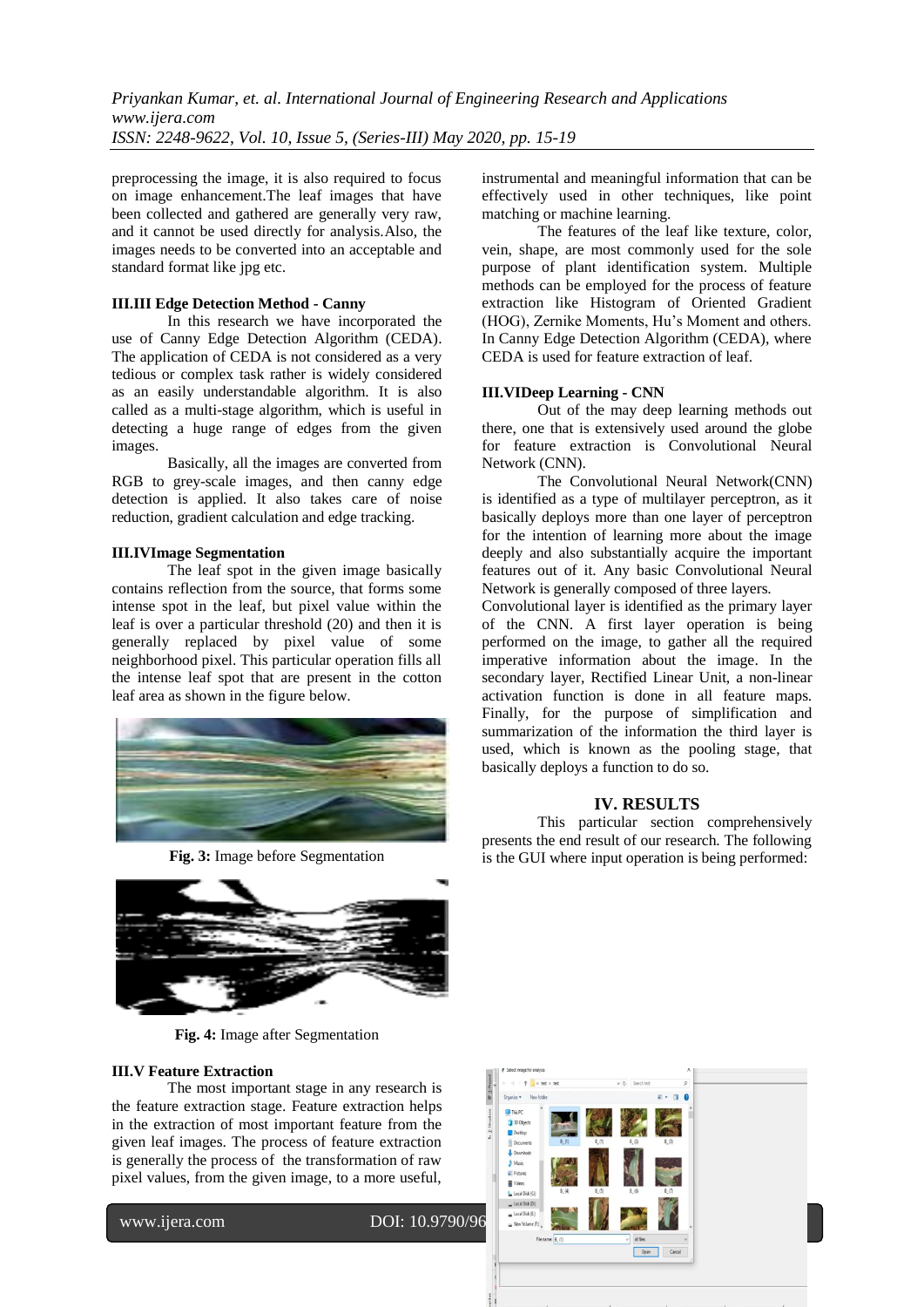#### **Fig. 5:** Input Operation

In the input operation we basically browse the image from the system and present it to our GUI.

The following is the GUI where we successfully display the required output:



**Fig. 6:** Output Operation

Here, after browsing in the image, the GUI, using the convolutional neural network, successfully displays the species as well as the particular disease associated with it.

## **V. CONCLUSION**

The entire existence of human life is premised upon the humans' interdependency on plants, therefore it become extensively imperative on our front to provide the kind of protection that this vital source of life requires.

In this particular research work, we have found out that for the interest of feature extraction Convolutional Neural Network (CNN), is much largely effective than any other conventional method. Feature extraction can be successfully done with the help of CNN and that too with a great ease.

Furthermore, for successfully understanding the outer edges of the vein morphologywe have used canny edge detection algorithm. The process of image segmentation is done thereafter, which provides a much wider view to the user in terms of detail. The process of feature extraction is done thereafter where necessary features are extracted for the purpose of disease identification with greater

amount of accuracy. Finally, after going through all the processes successfully we effectively perform the process of convolutional neural network (CNN).

The pairing up of canny edge detection algorithm with the convolutional neural network provides a significantly greater amount of correctness in terms of identifying the plant species and the associated disease with it. This therefore establishes a development of a computing system that displays a great amount of effectiveness.

## **REFERENCES**

- [1]. Willis, K.J. (ed.) 2017. State of the World's Plants 2017. Report. Royal Botanic Gardens, Kew.
- [2]. Jing Wei Tan, Siow-Wee Chang, Sameem Abdul-Kareem, Hwa Jen Yap, Kien-Thai Yong, Deep Learning for Plant Species Classification using Leaf Vein Morphometric, IEEE/ACM Transactions on Computational Biology and Bioinformatics,2018.
- [3]. Hinton, G., Deng, L., Yu, D., Dahl, G. E., Mohamed, A. R., Jaitly, N., Senior, A., Vanhoucke, V., Nguyen, P., Sainath, T.N. & Kingsbury, B. (2012), Deep neural networks for acoustic modeling in speech recognition: The shared views of four research groups, IEEE Signal Processing Magazine, 29(6), 82-97.
- [4]. Goodfellow, I., Bengio, Y., &Courville, A. Deep learning, MIT Press, 2016
- [5]. P. Revathi, M.Hemalatha, Advance Computing Enrichment Evaluation of Cotton Leaf Spot Disease Detection Using Image Edge detection, IEEE-20180, Coimbatore, India, 2012.
- [6]. N.Krithika, Dr.A.GraceSelvarani, An Individual Grape Leaf Skeletons and KNN Classification, International Conference on Innovations in Information, Embedded and Communication Systems, IEEE, 2017.
- [7]. Pawan P. Warne, Dr. S. R. Ganorkar, Detection of Diseases on Cotton Leaves Using K-Means Clustering Method, International Research Journal of Engineering and Technology (IRJET), 2015.
- [8]. Vishnu S, A. Ranjith Ram, Plant Disease Detection Using Leaf Pattern: A Review, International Journal of Innovative